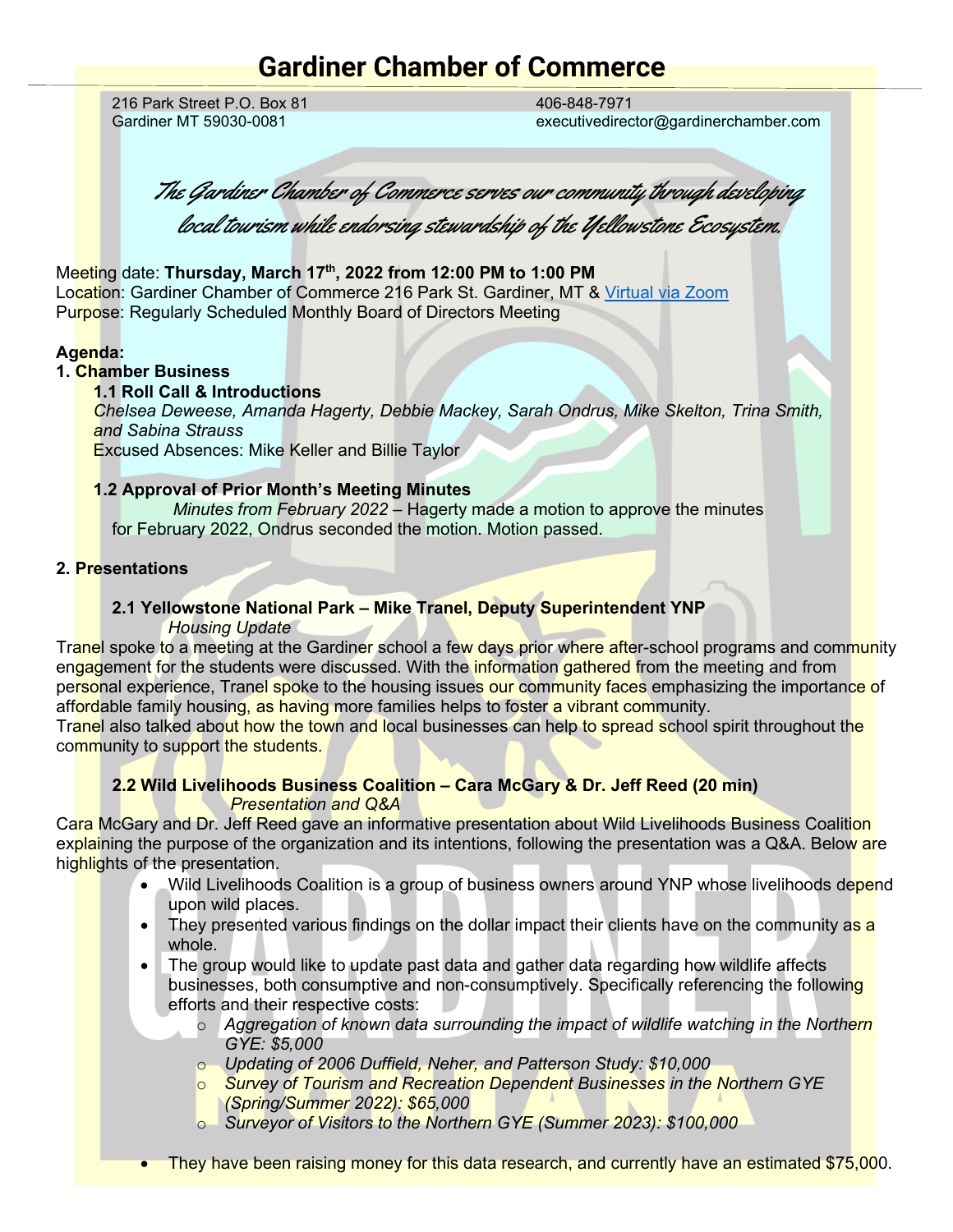- The group requested a letter of support from the Chamber urging Montana FWP to return the wolf hunting/trapping quota in districts 313 & 316 to the previous 2021 quotas.
- The group asked the Chamber to be a fiscal sponsor of the above-mentioned data collection projects, stressing that they are not asking the Chamber & CVB for money but rather asking our organization to be the financial conduit for the projects. Dr. Reed stated that they were not looking for an answer the day of.

Strauss moved to vote to be the financial sponsor for the projects. The Board of Directors discussed the motion and ultimately decided being a financial sponsor needed to be discussed further. There were no votes cast. Motion did not pass.

## **2.3 Gardiner High School – FFA Chapter (20 min)**

## *Presentation and Q&A*

The Gardiner FFA presented on different views surrounding the conversational wildlife topic of Bison Management in the GYE. They are involved in speaking competitions surrounding current agricultural issues and as a requirement, they must present to five different community organizations.

Each student presented a different view, whether they agreed with the view or not, on the topic of the practice of bison culling. They included views from the perspectives of a rancher, a local resident, an indigenous member of a tribe, and several more.

During the Q & A Dr. Reed posed the question "*If I were to give you a billion dollars, how would you use the money to solve this issue?"* to the students. One student replied that she didn't think that the issue had anything to do with money and that she would try getting everyone together in one big room and not letting anyone leave until they came to an agreement.

The students did very well and were complimented by many meeting attendees.

## **3. Committee Updates**

## **3.1 Mary Wilson – Yellowstone NPS**

Wilson was unable to present due to time constraints

## **3.2 Mike Thom – USFS**

Thom expressed that the USFS is gearing up for this spring/summer season with 13 incoming seasonal staff arriving in May. He updated the Board that reservations at Eagle Creek Campground are going well. He stated that the USFS Gardiner District just signed a comprehensive 20-year plan. Regarding upcoming projects they will begin rehabilitating the ponds at Slip N Slide Creek into wetlands in August/September and have a project with the National Park Service on cutthroat trout.

## **3.3 Terese Petcoff – Director's Report**

Petcoff attended the same meeting at the Gardiner school as Tranel. She brought up the topic of having a section of the weekly newsletter dedicated to the school that would help with community engagement and highlight school accomplishments. The school would be responsible for supplying the content and ad sizing is tbd on a weekly basis.

Since sponsoring ad space for community entities has been approved by the Chamber before, Petcoff asked, on behalf of the Gardiner Public School System, that the Board allot an up to one full-page ad for the Gardiner Public Schools in the weekly Gardiner Community Newsletter indefinitely.

Ondrus made the motion to sponsor up to one full page of ad space in the Gardiner Community Newsletter for the Gardiner Public School system. Smith seconded the motion. Motion passed.

Petcoff suggested that the school have a spirit week the week of prom and that local businesses participate by decorating for it.

Petcoff also spoke to an email from Park County who would like to install a discreet bench at Confluence Park asking for feedback from the Board. The bench was discussed and the only concern mentioned was the possibility of individuals carving on the bench. The board was overall supportive of the idea.

#### **4. Outstanding Business**

- **4.1 Sesquicentennial**
- **5. New Business**